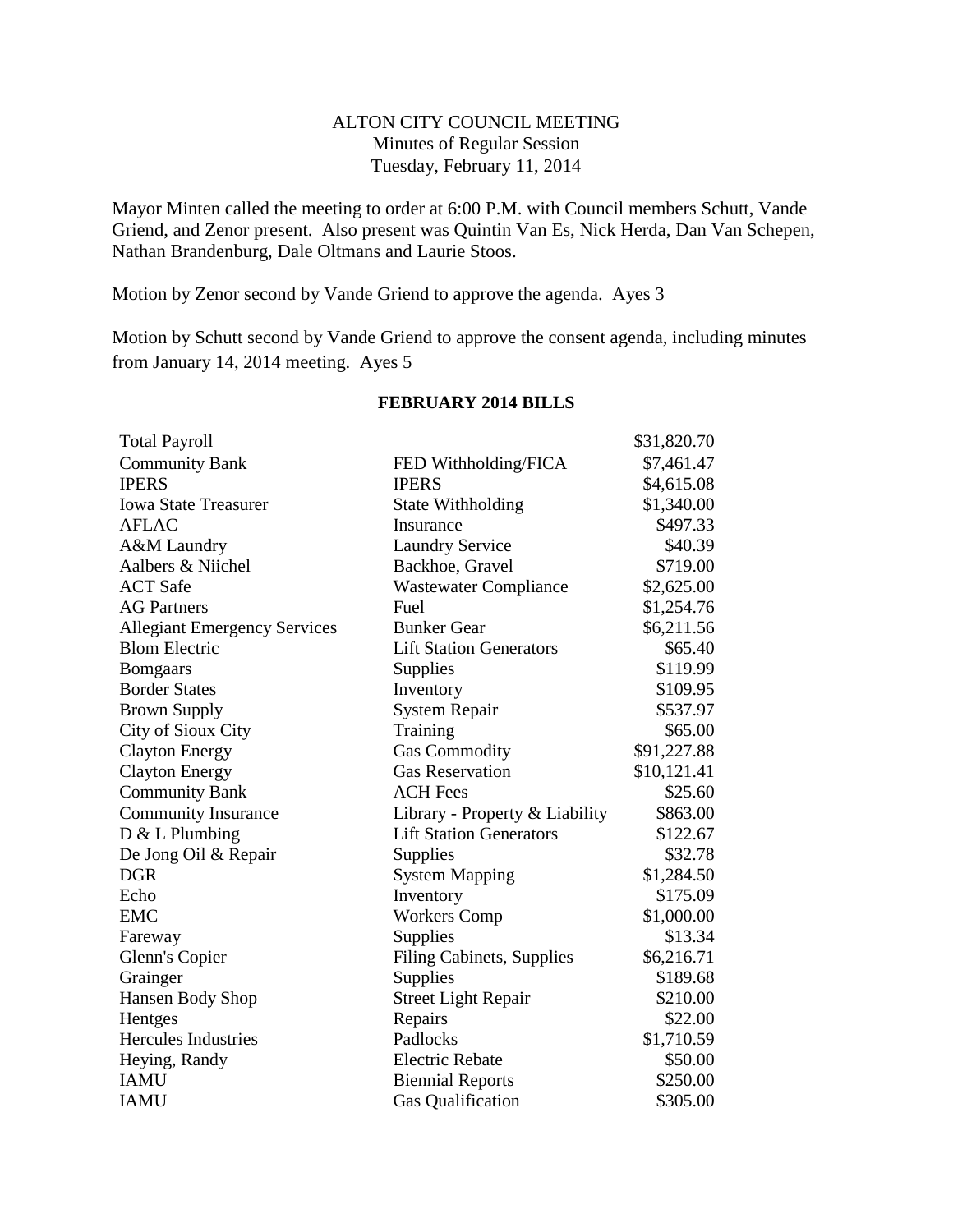| <b>Industrial Chem Labs</b>            | Supplies                       | \$125.96     |
|----------------------------------------|--------------------------------|--------------|
| Iowa Dept. of Revenue                  | Gas - Property Tax             | \$15.77      |
| Iowa Information                       | Advertising                    | \$37.50      |
| Iowa One Call                          | Locates                        | \$1.80       |
| Klay, Veldhuizen, Bindner, De          |                                |              |
| Jong                                   | <b>Attorney Fees</b>           | \$1,320.00   |
| Kolbeck Inc.                           | <b>Wood Grinding</b>           | \$6,050.00   |
| Kriz-Davis                             | Supplies                       | \$318.00     |
| Langel, Kevin                          | Mileage - training             | \$152.55     |
| Mangold Environmental                  | <b>Wastewater Testing</b>      | \$54.00      |
| <b>MBMECA</b>                          | <b>Electric Transmission</b>   | \$6,899.36   |
| Mid-American                           | Lights                         | \$79.51      |
| Mid Sioux                              | Project Share                  | \$20.00      |
| <b>Midwest Fire</b>                    | Equipment                      | \$1,236.00   |
| Mike's Welding                         | Supplies                       | \$276.40     |
| Missouri River                         | Electric                       | \$70,661.59  |
| Motor Inn                              | <b>Vehicle Maintenance</b>     | \$1,398.53   |
| <b>Municipal Utilities</b>             | <b>Utilities</b>               | \$2,790.32   |
| <b>NAPA</b>                            | <b>Vehicle Maintenance</b>     | \$172.00     |
| <b>Neal Chase</b>                      | Tools, Supplies, Postage       | \$955.25     |
| Noteboom                               | <b>Supplies</b>                | \$25.60      |
| Orange City Area Health System         | Paramedic Assist               | \$118.00     |
| <b>Orange City Municipal Utilities</b> | <b>Bulk Water</b>              | \$6,494.31   |
| <b>Orange City Sanitation</b>          | Garbage Hauling                | \$5,911.70   |
| Petty Cash                             | Postage, Supplies              | \$64.90      |
| Pizza Ranch                            | <b>Supplies</b>                | \$20.98      |
| Services Unlimited                     | <b>Lift Station Generators</b> | \$2,985.98   |
| <b>Sioux County EMS</b>                | <b>EMS</b> Training            | \$45.00      |
| <b>Siouxland Press</b>                 | Publications                   | \$273.20     |
| Spireworks                             | <b>Business/Post Cards</b>     | \$450.00     |
| Sudtelgte, Beau                        | Deposit Refund                 | \$63.53      |
| T & L Tools                            | <b>Tools</b>                   | \$69.42      |
| Tilgner, Monte                         | <b>Gas Rebate</b>              | \$25.00      |
| <b>Treasurer State of Iowa</b>         | <b>Sales Tax</b>               | \$4,837.17   |
| Tritech                                | <b>Rescue Billing</b>          | \$82.50      |
| <b>Unity Point</b>                     | <b>EMS</b> Training            | \$80.00      |
| <b>US Cellular</b>                     | <b>Cell Phones</b>             | \$224.19     |
| <b>USA Bluebook</b>                    | Safety & Compliance            | \$68.70      |
| Utility Sales & Service                | <b>Gas Meters</b>              | \$3,533.55   |
| Van Maanen's                           | Supplies                       | \$9.99       |
|                                        | Equipment, Training,           |              |
| <b>VISA</b>                            | Supplies                       | \$1,196.42   |
| Wellmark                               | Group Insurance                | \$8,817.52   |
| WesTel                                 | Telephone, Fax                 | \$539.32     |
| <b>GRAND TOTAL</b>                     |                                | \$285,891.49 |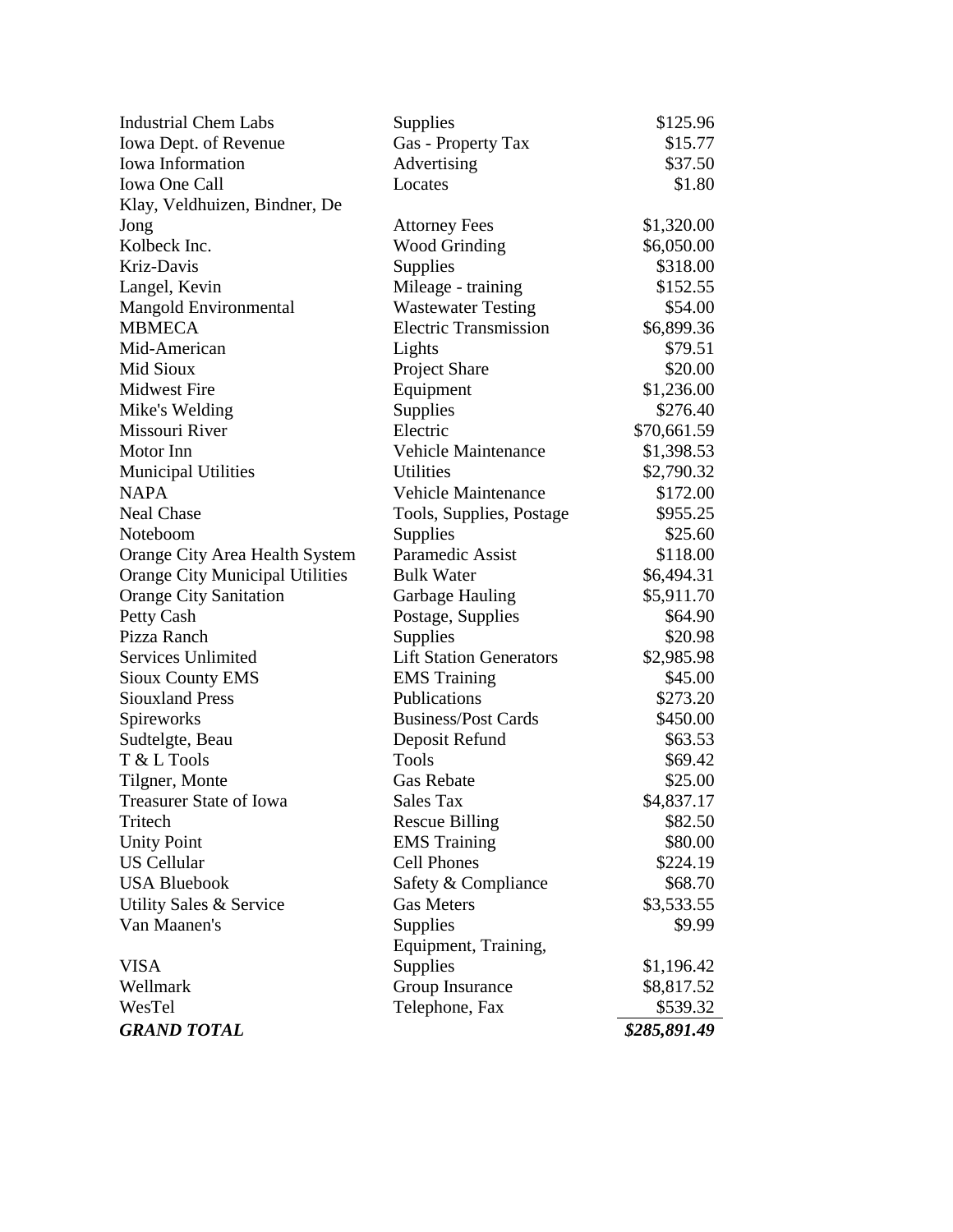**Water Modeling:** Brandenburg and Van Schepen presented the Council with a demonstration on the functionalities of the water modeling project completed by DGR. Exhibited were ways the tool can be used to most cost effectively enhance the City's water system. Both PSI and Fire flows can be determined and how any changes in the system will affect pressures in other areas of town.

**Liquor License:** Sioux Golf & Country Club submitted a request for renewal of their liquor license with Outdoor Service and Sunday sales.

Motion by Zenor and second by Vande Griend to approve the liquor license with Outdoor Service and Sunday sales for Sioux Golf & Country Club. Ayes 3

**NWI Landfill:** The gate fees will be increasing at the Northwest Iowa Landfill, but Orange City Sanitation does not anticipate a rise in garbage fees for the City.

**Park Playground:** Oltmans updated the Council on the progress of a grant application.

**Budget:** Oltmans presented the proposed budget for Fiscal Year 2014-2015. The proposed budget does not include an increase in the tax levy rate. Additional expenses included in the proposed budget are automated meter reading due to new Federal requirements and other capital improvements to the utility systems. Additional discussion was held on setting aside money each year for the improvement of trails.

Motion by Schutt and second by Zenor to approve preliminary budget. Ayes 3

**RESOLUTION 14-01 "A RESOLUTION OF THE CITY COUNCIL OF ALTON, IOWA SETTING TIME AN PLACE FOR A PUBLIC HEARING FOR THE PURPOSE OF RECEIVING WRITTEN AND ORAL COMMENTS ON THE CITY'S PROPOSED FISCAL YEAR 2014-2015 BUDGET"** was introduced and moved for adoption by Council Member Schutt. Zenor seconded the motion to adopt.

Upon roll call vote, the following was recorded: Ayes: Schutt, Vande Griend, Zenor Nays: None Absent: Bengard, Kleinhesselink

Whereupon the Mayor declared the Resolution duly adopted.

**Maintenance Building:** Oltmans updated the Council that the addition to the maintenance building has been completed.

**Other Business:** Kim Krull has requested to close 10<sup>th</sup> St. to have a Junk Day Show with exhibitors from the area. Discussion was held and consensus was to allow for the street to be closed as long as effected business owners were notified.